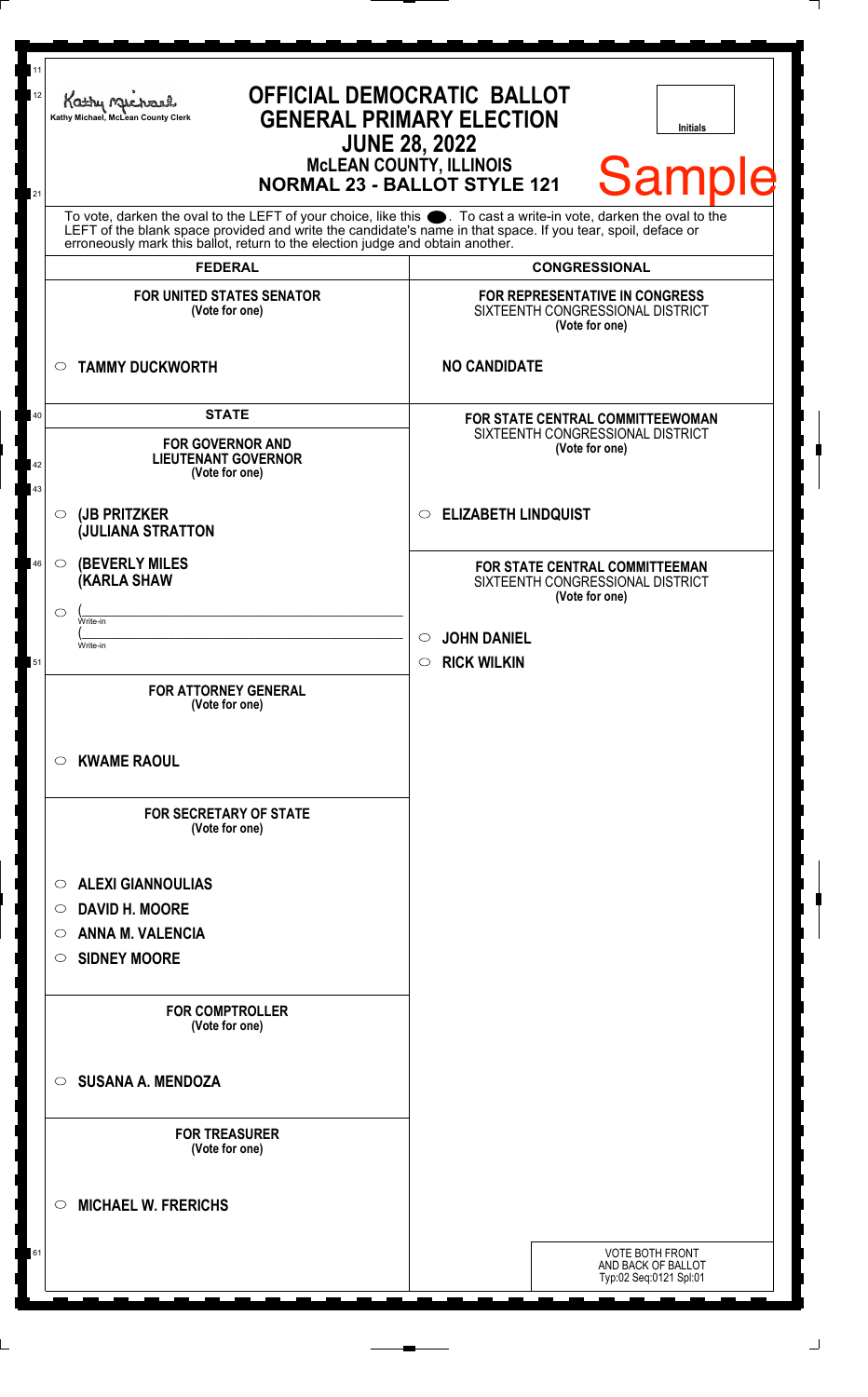| <b>OFFICIAL DEMOCRATIC BALLOT - GENERAL PRIMARY ELECTION - JUNE 28, 2022</b>                                   |                                                                                                                                     |  |
|----------------------------------------------------------------------------------------------------------------|-------------------------------------------------------------------------------------------------------------------------------------|--|
| <b>LEGISLATIVE</b>                                                                                             | <b>JUDICIAL</b>                                                                                                                     |  |
| <b>FOR STATE SENATOR</b><br>FORTY-SIXTH LEGISLATIVE DISTRICT<br>(Vote for one)                                 | FOR JUDGE OF THE CIRCUIT COURT<br>ELEVENTH JUDICIAL CIRCUIT<br>(To fill the vacancy of the Hon. Scott Drazewski)<br>(Vote for one)  |  |
| <b>DAVE KOEHLER</b><br>$\circ$                                                                                 | <b>NO CANDIDATE</b>                                                                                                                 |  |
| <b>REPRESENTATIVE</b>                                                                                          |                                                                                                                                     |  |
| <b>FOR REPRESENTATIVE</b><br>IN THE GENERAL ASSEMBLY<br>NINETY-FIRST REPRESENTATIVE DISTRICT<br>(Vote for one) | FOR JUDGE OF THE CIRCUIT COURT<br>ELEVENTH JUDICIAL CIRCUIT<br>(To fill the vacancy of the Hon. Paul G. Lawrence)<br>(Vote for one) |  |
| <b>KARLA BAILEY-SMITH</b><br>$\circ$<br><b>SHARON CHUNG</b><br>$\circ$                                         | <b>NO CANDIDATE</b>                                                                                                                 |  |
|                                                                                                                | <b>PRECINCT</b>                                                                                                                     |  |
| <b>COUNTY</b>                                                                                                  | FOR PRECINCT COMMITTEEPERSON<br><b>NORMAL 23</b>                                                                                    |  |
| <b>FOR COUNTY CLERK</b><br>(Vote for one)                                                                      | (Vote for one)                                                                                                                      |  |
|                                                                                                                |                                                                                                                                     |  |
| <b>LAURA McBURNEY</b><br>$\circ$                                                                               | <b>MATT COATES</b><br>$\circ$                                                                                                       |  |
|                                                                                                                |                                                                                                                                     |  |
| <b>FOR COUNTY TREASURER</b><br>(Vote for one)                                                                  |                                                                                                                                     |  |
| <b>NO CANDIDATE</b>                                                                                            |                                                                                                                                     |  |
| <b>FOR COUNTY SHERIFF</b><br>(Vote for one)                                                                    |                                                                                                                                     |  |
| <b>NO CANDIDATE</b>                                                                                            |                                                                                                                                     |  |
| <b>REGIONAL OFFICE</b><br>OF EDUCATION                                                                         |                                                                                                                                     |  |
| FOR REGIONAL SUPERINTENDENT OF SCHOOLS<br>(DeWITT, LIVINGSTON, LOGAN AND McLEAN COUNTIES)<br>(Vote for one)    |                                                                                                                                     |  |
| <b>NO CANDIDATE</b>                                                                                            |                                                                                                                                     |  |
| <b>COUNTY BOARD</b>                                                                                            |                                                                                                                                     |  |
| <b>FOR COUNTY BOARD MEMBER</b><br><b>COUNTY BOARD DISTRICT 4</b><br>(Vote for not more than two)               |                                                                                                                                     |  |
| <b>MATT COATES</b><br>$\circ$                                                                                  |                                                                                                                                     |  |
| <b>JIM ROGAL</b><br>$\circ$                                                                                    |                                                                                                                                     |  |
|                                                                                                                |                                                                                                                                     |  |
|                                                                                                                | YOU HAVE NOW<br><b>COMPLETED VOTING</b>                                                                                             |  |
|                                                                                                                | VOTE BOTH FRONT<br>AND BACK OF BALLOT<br>Typ:02 Seq:0121 Spl:01                                                                     |  |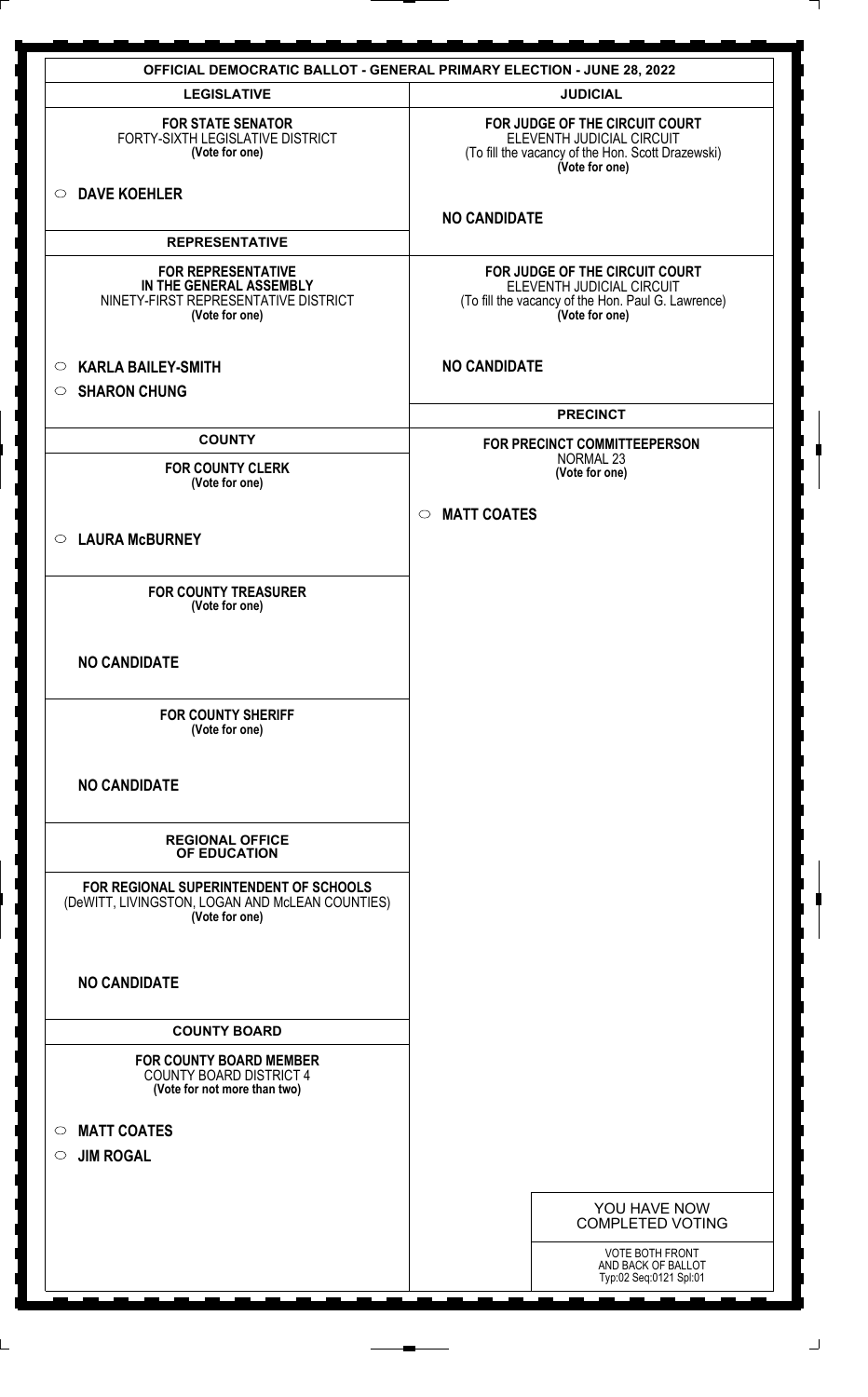| 11<br>12 | Kathy Michael<br>Kathy Michael, McLean County Clerk                                                                                                                                                                                  | <b>OFFICIAL DEMOCRATIC BALLOT</b><br><b>GENERAL PRIMARY ELECTION</b><br><b>Initials</b><br><b>JUNE 28, 2022</b><br><b>MCLEAN COUNTY, ILLINOIS</b> |
|----------|--------------------------------------------------------------------------------------------------------------------------------------------------------------------------------------------------------------------------------------|---------------------------------------------------------------------------------------------------------------------------------------------------|
| 21       | To vote, darken the oval to the LEFT of your choice, like this $\bullet$ . To cast a write-in vote, darken the oval to the LEFT of the blank space provided and write the candidate's name in that space. If you tear, spoil, deface | <b>Sample</b><br><b>NORMAL 23 - BALLOT STYLE 122</b>                                                                                              |
|          | erroneously mark this ballot, return to the election judge and obtain another.<br><b>FEDERAL</b>                                                                                                                                     | <b>CONGRESSIONAL</b>                                                                                                                              |
|          | <b>FOR UNITED STATES SENATOR</b><br>(Vote for one)                                                                                                                                                                                   | <b>FOR REPRESENTATIVE IN CONGRESS</b><br>SIXTEENTH CONGRESSIONAL DISTRICT<br>(Vote for one)                                                       |
|          | <b>TAMMY DUCKWORTH</b><br>$\circ$                                                                                                                                                                                                    | <b>NO CANDIDATE</b>                                                                                                                               |
| 40<br>42 | <b>STATE</b><br><b>FOR GOVERNOR AND</b><br><b>LIEUTENANT GOVERNOR</b><br>(Vote for one)                                                                                                                                              | FOR STATE CENTRAL COMMITTEEWOMAN<br>SIXTEENTH CONGRESSIONAL DISTRICT<br>(Vote for one)                                                            |
| 43       | (JB PRITZKER<br>$\circ$<br><b>JULIANA STRATTON</b>                                                                                                                                                                                   | <b>ELIZABETH LINDQUIST</b><br>$\circ$                                                                                                             |
| 46       | <b>(BEVERLY MILES)</b><br>$\circ$<br><b>KARLA SHAW</b>                                                                                                                                                                               | FOR STATE CENTRAL COMMITTEEMAN<br>SIXTEENTH CONGRESSIONAL DISTRICT<br>(Vote for one)                                                              |
|          | $\circlearrowright$<br>Write-in<br>Write-in                                                                                                                                                                                          | <b>JOHN DANIEL</b><br>O<br><b>RICK WILKIN</b><br>$\circ$                                                                                          |
| 52       | <b>FOR ATTORNEY GENERAL</b><br>(Vote for one)                                                                                                                                                                                        |                                                                                                                                                   |
|          | <b>KWAME RAOUL</b><br>$\circ$                                                                                                                                                                                                        |                                                                                                                                                   |
|          | <b>FOR SECRETARY OF STATE</b><br>(Vote for one)                                                                                                                                                                                      |                                                                                                                                                   |
|          | <b>ALEXI GIANNOULIAS</b><br>$\circ$                                                                                                                                                                                                  |                                                                                                                                                   |
|          | <b>DAVID H. MOORE</b><br>$\circ$                                                                                                                                                                                                     |                                                                                                                                                   |
|          | <b>ANNA M. VALENCIA</b><br>$\circ$<br><b>SIDNEY MOORE</b><br>$\circ$                                                                                                                                                                 |                                                                                                                                                   |
|          | <b>FOR COMPTROLLER</b><br>(Vote for one)                                                                                                                                                                                             |                                                                                                                                                   |
|          | <b>SUSANA A. MENDOZA</b><br>$\circ$                                                                                                                                                                                                  |                                                                                                                                                   |
|          | <b>FOR TREASURER</b><br>(Vote for one)                                                                                                                                                                                               |                                                                                                                                                   |
|          | <b>MICHAEL W. FRERICHS</b><br>$\circ$                                                                                                                                                                                                |                                                                                                                                                   |
| 61       |                                                                                                                                                                                                                                      | <b>VOTE BOTH FRONT</b><br>AND BACK OF BALLOT<br>Typ:02 Seq:0122 Spl:01                                                                            |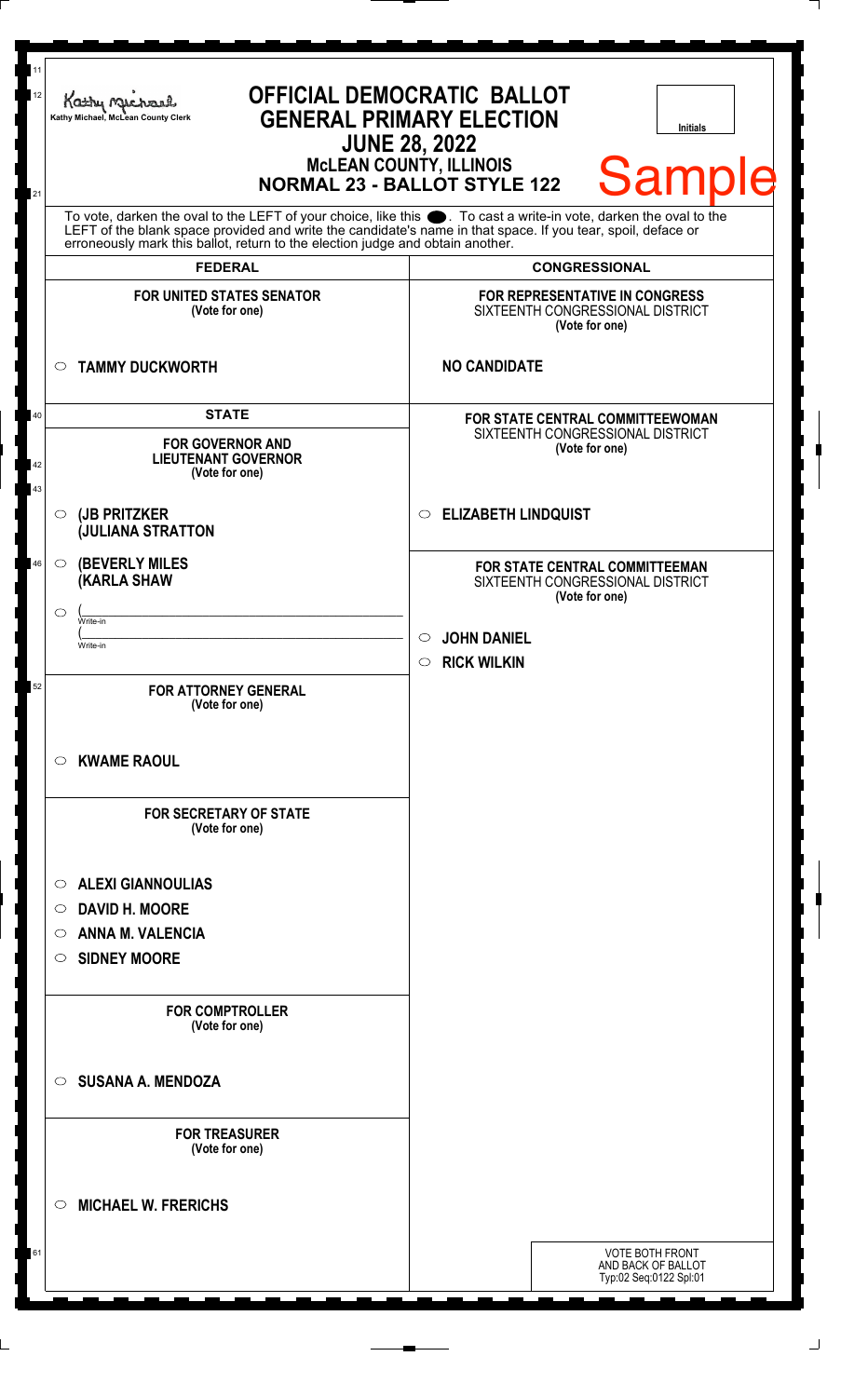| <b>OFFICIAL DEMOCRATIC BALLOT - GENERAL PRIMARY ELECTION - JUNE 28, 2022</b>                                   |                                                                                                                                     |  |
|----------------------------------------------------------------------------------------------------------------|-------------------------------------------------------------------------------------------------------------------------------------|--|
| <b>LEGISLATIVE</b>                                                                                             | <b>JUDICIAL</b>                                                                                                                     |  |
| <b>FOR STATE SENATOR</b><br>FORTY-SIXTH LEGISLATIVE DISTRICT<br>(Vote for one)                                 | FOR JUDGE OF THE CIRCUIT COURT<br>ELEVENTH JUDICIAL CIRCUIT<br>(To fill the vacancy of the Hon. Scott Drazewski)<br>(Vote for one)  |  |
| <b>DAVE KOEHLER</b><br>$\circ$                                                                                 | <b>NO CANDIDATE</b>                                                                                                                 |  |
| <b>REPRESENTATIVE</b>                                                                                          |                                                                                                                                     |  |
| <b>FOR REPRESENTATIVE</b><br>IN THE GENERAL ASSEMBLY<br>NINETY-FIRST REPRESENTATIVE DISTRICT<br>(Vote for one) | FOR JUDGE OF THE CIRCUIT COURT<br>ELEVENTH JUDICIAL CIRCUIT<br>(To fill the vacancy of the Hon. Paul G. Lawrence)<br>(Vote for one) |  |
| <b>KARLA BAILEY-SMITH</b><br>$\circ$                                                                           | <b>NO CANDIDATE</b>                                                                                                                 |  |
| <b>SHARON CHUNG</b><br>$\circ$                                                                                 |                                                                                                                                     |  |
|                                                                                                                | <b>PRECINCT</b>                                                                                                                     |  |
| <b>COUNTY</b>                                                                                                  | FOR PRECINCT COMMITTEEPERSON<br>NORMAL 23                                                                                           |  |
| <b>FOR COUNTY CLERK</b><br>(Vote for one)                                                                      | (Vote for one)                                                                                                                      |  |
| ○ LAURA McBURNEY                                                                                               | <b>MATT COATES</b><br>$\circ$                                                                                                       |  |
| <b>FOR COUNTY TREASURER</b><br>(Vote for one)                                                                  |                                                                                                                                     |  |
| <b>NO CANDIDATE</b>                                                                                            |                                                                                                                                     |  |
| <b>FOR COUNTY SHERIFF</b><br>(Vote for one)                                                                    |                                                                                                                                     |  |
| <b>NO CANDIDATE</b>                                                                                            |                                                                                                                                     |  |
| <b>REGIONAL OFFICE</b><br>OF EDUCATION                                                                         |                                                                                                                                     |  |
| FOR REGIONAL SUPERINTENDENT OF SCHOOLS<br>(DeWITT, LIVINGSTON, LOGAN AND McLEAN COUNTIES)<br>(Vote for one)    |                                                                                                                                     |  |
| <b>NO CANDIDATE</b>                                                                                            |                                                                                                                                     |  |
| <b>COUNTY BOARD</b>                                                                                            |                                                                                                                                     |  |
| <b>FOR COUNTY BOARD MEMBER</b><br><b>COUNTY BOARD DISTRICT 1</b><br>(Vote for not more than two)               |                                                                                                                                     |  |
| <b>JANIS B. HOLLINS</b><br>$\circ$<br><b>MARCIA S. BEAMAN</b><br>$\circ$                                       |                                                                                                                                     |  |
|                                                                                                                |                                                                                                                                     |  |
|                                                                                                                | YOU HAVE NOW<br><b>COMPLETED VOTING</b>                                                                                             |  |
|                                                                                                                | <b>VOTE BOTH FRONT</b>                                                                                                              |  |
|                                                                                                                | AND BACK OF BALLOT<br>Typ:02 Seq:0122 Spl:01                                                                                        |  |
|                                                                                                                |                                                                                                                                     |  |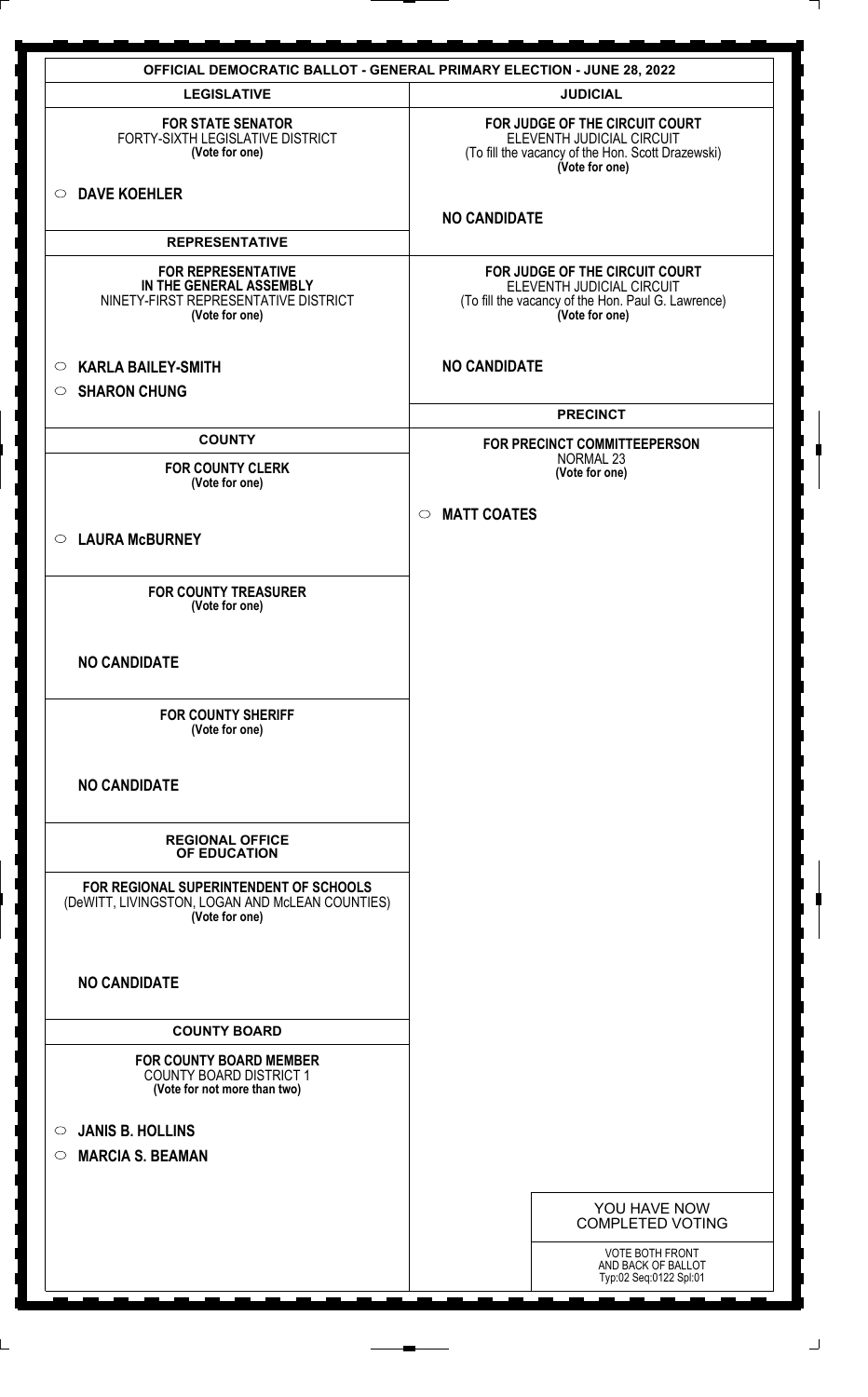| 12       | Kathy Muc<br>Kathy Michael, McLean County Clerk                                                                                                                                                                                                                                                                        | <b>OFFICIAL DEMOCRATIC BALLOT</b><br><b>GENERAL PRIMARY ELECTION</b><br><b>Initials</b><br><b>JUNE 28, 2022</b> |
|----------|------------------------------------------------------------------------------------------------------------------------------------------------------------------------------------------------------------------------------------------------------------------------------------------------------------------------|-----------------------------------------------------------------------------------------------------------------|
| 21       |                                                                                                                                                                                                                                                                                                                        | <b>MCLEAN COUNTY, ILLINOIS</b><br><b>Sample</b><br><b>NORMAL 23 - BALLOT STYLE 123</b>                          |
|          | To vote, darken the oval to the LEFT of your choice, like this $\bullet$ . To cast a write-in vote, darken the oval to the LEFT of the blank space provided and write the candidate's name in that space. If you tear, spoil, deface<br>erroneously mark this ballot, return to the election judge and obtain another. |                                                                                                                 |
|          | <b>FEDERAL</b>                                                                                                                                                                                                                                                                                                         | <b>CONGRESSIONAL</b>                                                                                            |
|          | <b>FOR UNITED STATES SENATOR</b><br>(Vote for one)                                                                                                                                                                                                                                                                     | FOR REPRESENTATIVE IN CONGRESS<br>SIXTEENTH CONGRESSIONAL DISTRICT<br>(Vote for one)                            |
|          | <b>TAMMY DUCKWORTH</b><br>$\circ$                                                                                                                                                                                                                                                                                      | <b>NO CANDIDATE</b>                                                                                             |
| 40       | <b>STATE</b>                                                                                                                                                                                                                                                                                                           | FOR STATE CENTRAL COMMITTEEWOMAN                                                                                |
| 42<br>43 | <b>FOR GOVERNOR AND</b><br><b>LIEUTENANT GOVERNOR</b><br>(Vote for one)                                                                                                                                                                                                                                                | SIXTEENTH CONGRESSIONAL DISTRICT<br>(Vote for one)                                                              |
|          | (JB PRITZKER<br>$\circ$<br><b>JULIANA STRATTON</b>                                                                                                                                                                                                                                                                     | <b>ELIZABETH LINDQUIST</b><br>$\circ$                                                                           |
| 46       | <b>(BEVERLY MILES)</b><br>$\circ$<br><b>(KARLA SHAW</b>                                                                                                                                                                                                                                                                | FOR STATE CENTRAL COMMITTEEMAN<br>SIXTEENTH CONGRESSIONAL DISTRICT<br>(Vote for one)                            |
|          | $\circlearrowright$<br>Write-in                                                                                                                                                                                                                                                                                        |                                                                                                                 |
|          | Write-in                                                                                                                                                                                                                                                                                                               | <b>JOHN DANIEL</b>                                                                                              |
|          |                                                                                                                                                                                                                                                                                                                        | <b>RICK WILKIN</b><br>$\circ$                                                                                   |
| 53       | <b>FOR ATTORNEY GENERAL</b><br>(Vote for one)                                                                                                                                                                                                                                                                          |                                                                                                                 |
|          | <b>KWAME RAOUL</b><br>$\circ$                                                                                                                                                                                                                                                                                          |                                                                                                                 |
|          | <b>FOR SECRETARY OF STATE</b><br>(Vote for one)                                                                                                                                                                                                                                                                        |                                                                                                                 |
|          | <b>ALEXI GIANNOULIAS</b><br>$\circ$                                                                                                                                                                                                                                                                                    |                                                                                                                 |
|          | <b>DAVID H. MOORE</b><br>$\circ$                                                                                                                                                                                                                                                                                       |                                                                                                                 |
|          | <b>ANNA M. VALENCIA</b><br>O                                                                                                                                                                                                                                                                                           |                                                                                                                 |
|          | <b>SIDNEY MOORE</b><br>O                                                                                                                                                                                                                                                                                               |                                                                                                                 |
|          | <b>FOR COMPTROLLER</b><br>(Vote for one)                                                                                                                                                                                                                                                                               |                                                                                                                 |
|          | <b>SUSANA A. MENDOZA</b><br>$\circ$                                                                                                                                                                                                                                                                                    |                                                                                                                 |
|          | <b>FOR TREASURER</b><br>(Vote for one)                                                                                                                                                                                                                                                                                 |                                                                                                                 |
|          | <b>MICHAEL W. FRERICHS</b><br>$\circlearrowright$                                                                                                                                                                                                                                                                      |                                                                                                                 |
| 61       |                                                                                                                                                                                                                                                                                                                        | <b>VOTE BOTH FRONT</b><br>AND BACK OF BALLOT<br>Typ:02 Seq:0123 Spl:01                                          |

 $\Box$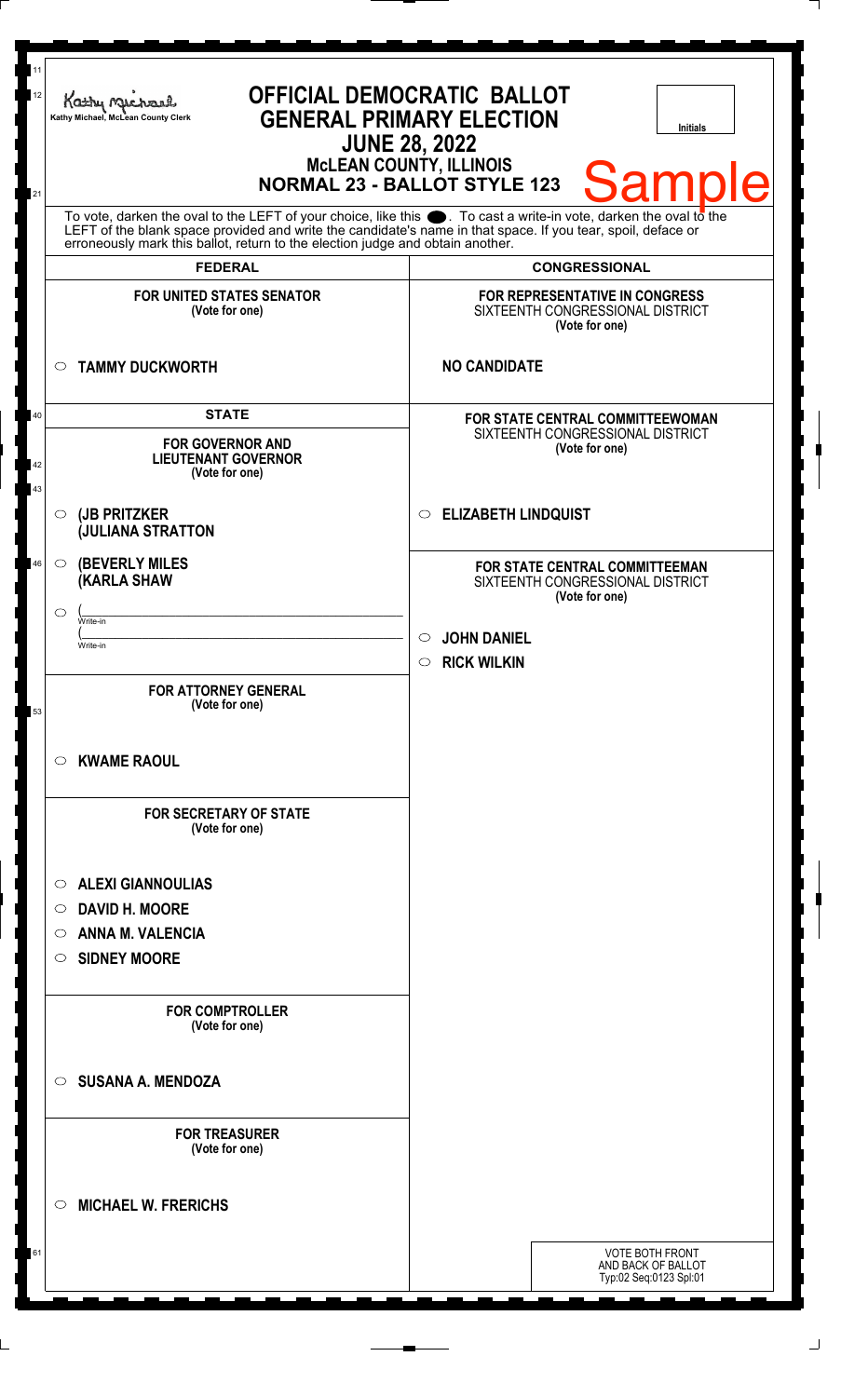| <b>OFFICIAL DEMOCRATIC BALLOT - GENERAL PRIMARY ELECTION - JUNE 28, 2022</b>                                   |                                                                                                                                     |  |
|----------------------------------------------------------------------------------------------------------------|-------------------------------------------------------------------------------------------------------------------------------------|--|
| <b>LEGISLATIVE</b>                                                                                             | <b>JUDICIAL</b>                                                                                                                     |  |
| <b>FOR STATE SENATOR</b><br>FORTY-SIXTH LEGISLATIVE DISTRICT<br>(Vote for one)                                 | FOR JUDGE OF THE CIRCUIT COURT<br>ELEVENTH JUDICIAL CIRCUIT<br>(To fill the vacancy of the Hon. Scott Drazewski)<br>(Vote for one)  |  |
| <b>DAVE KOEHLER</b><br>$\circ$                                                                                 | <b>NO CANDIDATE</b>                                                                                                                 |  |
| <b>REPRESENTATIVE</b>                                                                                          |                                                                                                                                     |  |
| <b>FOR REPRESENTATIVE</b><br>IN THE GENERAL ASSEMBLY<br>NINETY-FIRST REPRESENTATIVE DISTRICT<br>(Vote for one) | FOR JUDGE OF THE CIRCUIT COURT<br>ELEVENTH JUDICIAL CIRCUIT<br>(To fill the vacancy of the Hon. Paul G. Lawrence)<br>(Vote for one) |  |
| <b>KARLA BAILEY-SMITH</b><br>$\circ$                                                                           | <b>NO CANDIDATE</b>                                                                                                                 |  |
| <b>SHARON CHUNG</b><br>$\circ$                                                                                 |                                                                                                                                     |  |
|                                                                                                                | <b>PRECINCT</b>                                                                                                                     |  |
| <b>COUNTY</b>                                                                                                  | FOR PRECINCT COMMITTEEPERSON                                                                                                        |  |
| <b>FOR COUNTY CLERK</b>                                                                                        | NORMAL 23<br>(Vote for one)                                                                                                         |  |
| (Vote for one)                                                                                                 |                                                                                                                                     |  |
| ○ LAURA McBURNEY                                                                                               | <b>MATT COATES</b><br>$\circ$                                                                                                       |  |
| <b>FOR COUNTY TREASURER</b><br>(Vote for one)                                                                  |                                                                                                                                     |  |
| <b>NO CANDIDATE</b>                                                                                            |                                                                                                                                     |  |
| <b>FOR COUNTY SHERIFF</b><br>(Vote for one)                                                                    |                                                                                                                                     |  |
| <b>NO CANDIDATE</b>                                                                                            |                                                                                                                                     |  |
| <b>REGIONAL OFFICE</b><br>OF EDUCATION                                                                         |                                                                                                                                     |  |
| FOR REGIONAL SUPERINTENDENT OF SCHOOLS<br>(DeWITT, LIVINGSTON, LOGAN AND McLEAN COUNTIES)<br>(Vote for one)    |                                                                                                                                     |  |
| <b>NO CANDIDATE</b>                                                                                            |                                                                                                                                     |  |
| <b>COUNTY BOARD</b>                                                                                            |                                                                                                                                     |  |
| <b>FOR COUNTY BOARD MEMBER</b><br><b>COUNTY BOARD DISTRICT 3</b><br>(Vote for not more than two)               |                                                                                                                                     |  |
| <b>FAYE FREEMAN-SMITH</b><br>$\circ$                                                                           |                                                                                                                                     |  |
|                                                                                                                |                                                                                                                                     |  |
|                                                                                                                | YOU HAVE NOW<br><b>COMPLETED VOTING</b>                                                                                             |  |
|                                                                                                                | <b>VOTE BOTH FRONT</b><br>AND BACK OF BALLOT<br>Typ:02 Seq:0123 Spl:01                                                              |  |
|                                                                                                                |                                                                                                                                     |  |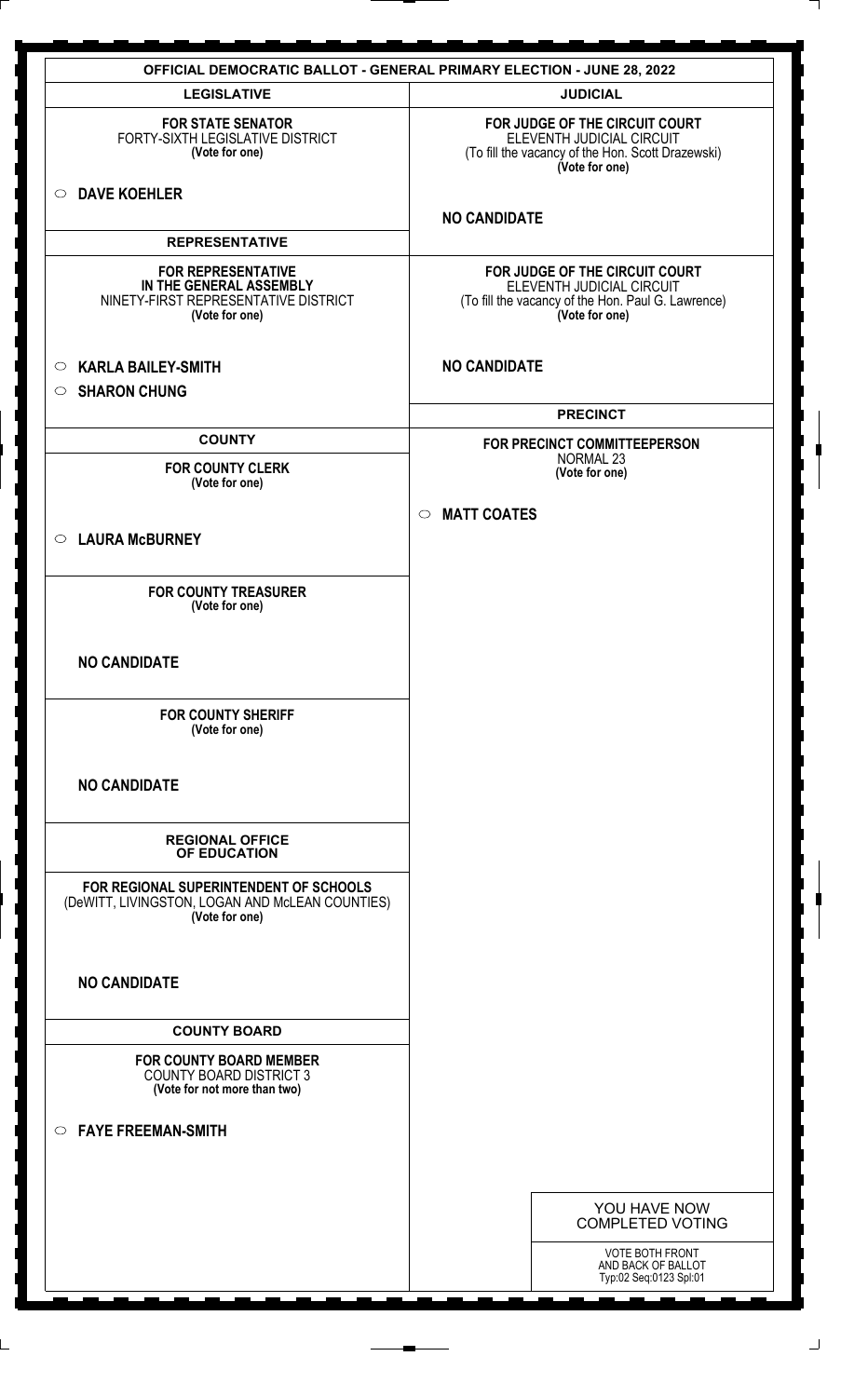| 11<br>12 | Kathy Myr<br>Kathy Michael, McLean County Clerk                                                                                                                                                | <b>OFFICIAL DEMOCRATIC BALLOT</b><br><b>GENERAL PRIMARY ELECTION</b><br><b>Initials</b><br><b>JUNE 28, 2022</b><br><b>McLEAN COUNTY, ILLINOIS</b> |
|----------|------------------------------------------------------------------------------------------------------------------------------------------------------------------------------------------------|---------------------------------------------------------------------------------------------------------------------------------------------------|
| 21       | To vote, darken the oval to the LEFT of your choice, like this $\bullet$ . To cast a write-in vote, darken the oval to the                                                                     | <b>Sample</b><br><b>NORMAL 23 - BALLOT STYLE 124</b>                                                                                              |
|          | LEFT of the blank space provided and write the candidate's name in that space. If you tear, spoil, deface or<br>erroneously mark this ballot, return to the election judge and obtain another. |                                                                                                                                                   |
|          | <b>FEDERAL</b>                                                                                                                                                                                 | <b>CONGRESSIONAL</b>                                                                                                                              |
|          | <b>FOR UNITED STATES SENATOR</b><br>(Vote for one)                                                                                                                                             | FOR REPRESENTATIVE IN CONGRESS<br>SIXTEENTH CONGRESSIONAL DISTRICT<br>(Vote for one)                                                              |
|          | <b>TAMMY DUCKWORTH</b><br>$\circ$                                                                                                                                                              | <b>NO CANDIDATE</b>                                                                                                                               |
| 40       | <b>STATE</b>                                                                                                                                                                                   | <b>FOR STATE CENTRAL COMMITTEEWOMAN</b>                                                                                                           |
| 42<br>43 | <b>FOR GOVERNOR AND</b><br><b>LIEUTENANT GOVERNOR</b><br>(Vote for one)                                                                                                                        | SIXTEENTH CONGRESSIONAL DISTRICT<br>(Vote for one)                                                                                                |
|          | (JB PRITZKER<br>$\circ$<br><b>JULIANA STRATTON</b>                                                                                                                                             | <b>ELIZABETH LINDQUIST</b><br>$\circ$                                                                                                             |
| 46       | <b>(BEVERLY MILES)</b><br>$\circ$<br><b>KARLA SHAW</b>                                                                                                                                         | FOR STATE CENTRAL COMMITTEEMAN<br>SIXTEENTH CONGRESSIONAL DISTRICT<br>(Vote for one)                                                              |
|          | $\circlearrowright$<br>Write-in<br>Write-in                                                                                                                                                    | <b>JOHN DANIEL</b>                                                                                                                                |
|          | <b>FOR ATTORNEY GENERAL</b><br>(Vote for one)                                                                                                                                                  | <b>RICK WILKIN</b><br>$\circ$                                                                                                                     |
| 54       | <b>KWAME RAOUL</b><br>$\circ$                                                                                                                                                                  |                                                                                                                                                   |
|          | <b>FOR SECRETARY OF STATE</b><br>(Vote for one)                                                                                                                                                |                                                                                                                                                   |
|          | <b>ALEXI GIANNOULIAS</b><br>$\circ$                                                                                                                                                            |                                                                                                                                                   |
|          | <b>DAVID H. MOORE</b><br>$\circ$                                                                                                                                                               |                                                                                                                                                   |
|          | <b>ANNA M. VALENCIA</b><br>$\circ$                                                                                                                                                             |                                                                                                                                                   |
|          | <b>SIDNEY MOORE</b><br>O                                                                                                                                                                       |                                                                                                                                                   |
|          | <b>FOR COMPTROLLER</b><br>(Vote for one)                                                                                                                                                       |                                                                                                                                                   |
|          | <b>SUSANA A. MENDOZA</b><br>$\circ$                                                                                                                                                            |                                                                                                                                                   |
|          | <b>FOR TREASURER</b><br>(Vote for one)                                                                                                                                                         |                                                                                                                                                   |
|          | <b>MICHAEL W. FRERICHS</b><br>$\circlearrowright$                                                                                                                                              |                                                                                                                                                   |
| 61       |                                                                                                                                                                                                | <b>VOTE BOTH FRONT</b><br>AND BACK OF BALLOT<br>Typ:02 Seq:0124 Spl:01                                                                            |